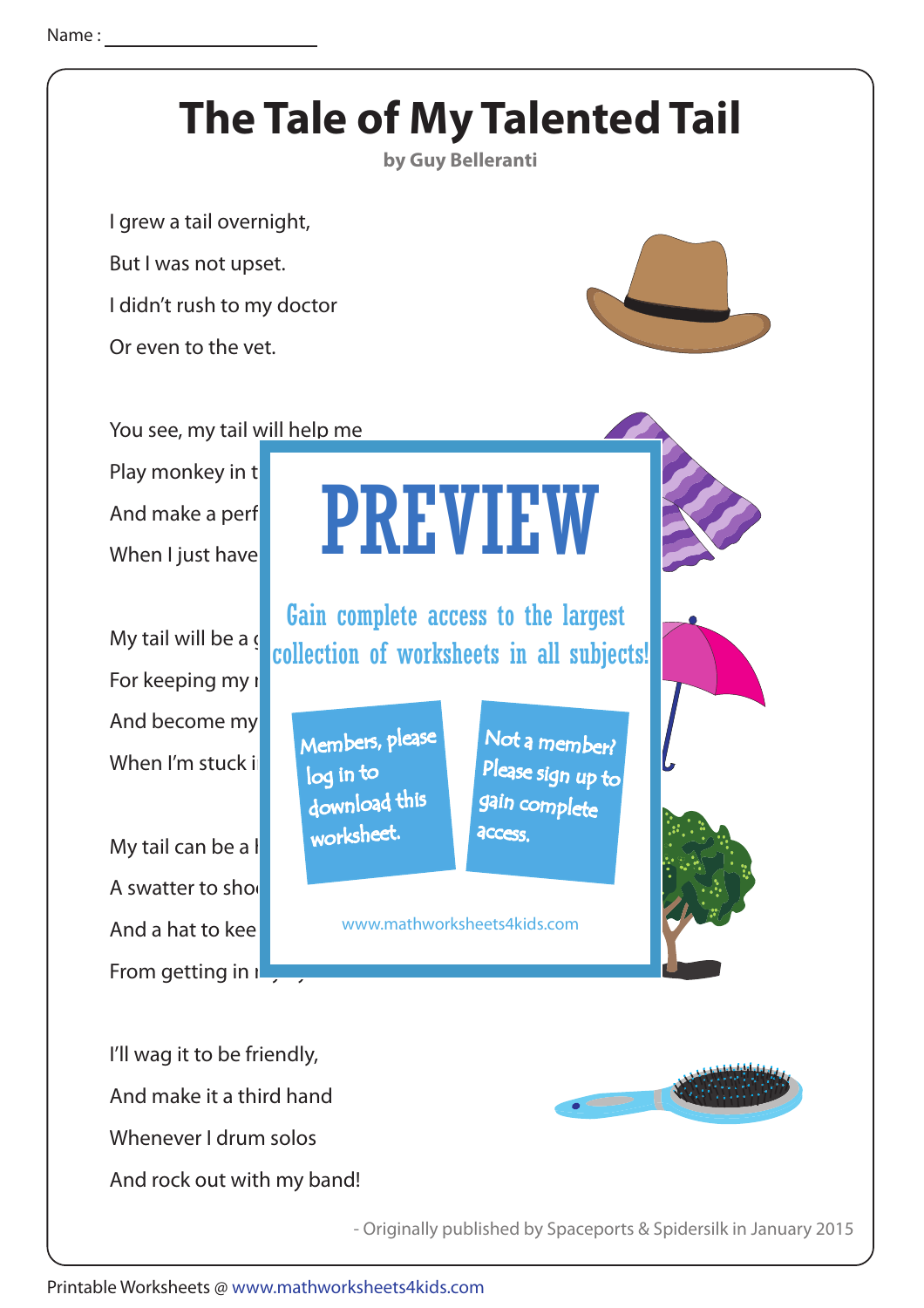|    | <b>The Tale of My Talented Tail</b>                                   |                                                                                                      |  |
|----|-----------------------------------------------------------------------|------------------------------------------------------------------------------------------------------|--|
| 1) | The poet was not angry or upset when he grew a tail suddenly, because |                                                                                                      |  |
|    | a) he could play monkey in the trees.                                 |                                                                                                      |  |
|    | b) he could use it as a tissue while sneezing.                        |                                                                                                      |  |
|    | he could use it as an umbrella when it rains.<br>$\mathsf{C}$         |                                                                                                      |  |
|    | d) All of the above.                                                  |                                                                                                      |  |
| 2) | Why do you thir                                                       |                                                                                                      |  |
|    |                                                                       | <b>PREVIEW</b>                                                                                       |  |
| 3) | Recount the thr                                                       | Gain complete access to the largest<br>collection of worksheets in all subjects!                     |  |
|    |                                                                       | Members, please<br>Not a member?<br>Please sign up to<br>log in to<br>download this<br>gain complete |  |
| 4) | The poet talks a<br>you find the mo                                   | ail. Which of these do<br>worksheet.<br>access.<br>www.mathworksheets4kids.com                       |  |
|    |                                                                       |                                                                                                      |  |
| 5) |                                                                       | Find words from the poem that rhyme with:                                                            |  |
|    | vet                                                                   | <u> 1990 - Johann Barbara, martin a</u>                                                              |  |
|    | trees                                                                 | <u> 1980 - Johann Barbara, martxa alemaniar a</u>                                                    |  |
|    | $warm -$<br>flies                                                     | <u> 1989 - Andrea Station Barbara, amerikan per</u>                                                  |  |
|    | hand                                                                  | <u> The Communication of the Communication of</u>                                                    |  |
|    |                                                                       |                                                                                                      |  |

Printable Worksheets @ www.mathworksheets4kids.com